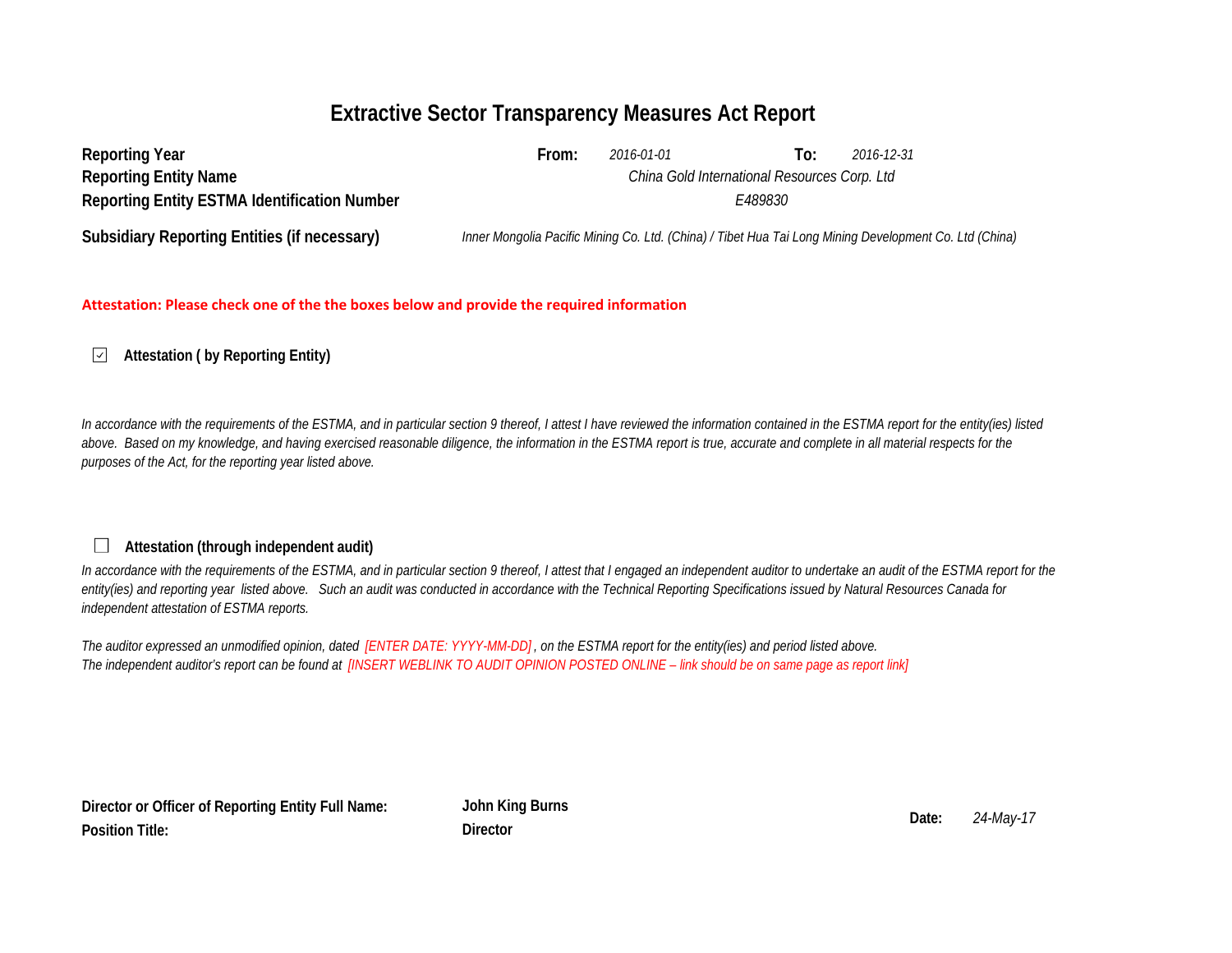#### **Extractive Sector Transparency Measures Act - Annual Report**

**Reporting Year From:** *2016-01-01* **To:** *2016-12-31 China Gold International Resources Corp. Ltd* **Reporting Entity Name Reporting Entity ESTMA Identification Number**

*E489830*

**Subsidiary Reporting Entities (if necessary)** *in*  $\frac{1}{2}$  *Co. Ltd. (China) / Inner Mongolia Pacific Mining Co. Ltd. (China) / Tibet Hua Tai Long Mining Development Co. Ltd (China) / Tibet Hua Tai Long Mining Development Co. Ltd (China) / Tibet Hua* **Country Payee Name Payee Name Payee Name Taxes Royalties Pees Production Entitlements Bonuses Dividends Infrastructure Improvement Payments Total Amount paid to Payee Notes** China The Municipality of Bayan Nur, Department of Finance 300,000 3000,000 3000 3000 300,000 Water resource fee China The banner of Urad Zhongqi, Non-Tax Revenue Department, Inner Mongolia structure of the china 530,000 530,000 530,000 530,000 530,000 530,000 530,000 530,000 530,000 530,000 530,000 530,000 530,000 530,000 530,000 53 China Inner Mongolia, Land and Resources Department 5,190,000 5,190,000 5,190,000 5,190,000 Mining Resource Compensation The banner of Urad Zhongal, Tax and Department Inner Management of the 26,520,000 of the 20,000 controlled and the controlled and the music of the controlled and the controlled and the controlled and stamp day of the contr China Tibet autonomous region, Department of Finance 1,990,000 1,990,000 1,990,000 1,990,000 1,990,000 1,990,000 Environmental Management and Ecological Restoration Deposit China County of Maizhokunggar, Financial Funding 14,330,000 14,330,000 14,330,000 14,330,000 14,330,000 14,330,000 14,4330,000 14,4330,000 14,4330,000 14,4330,000 14,4330,000 14,4330,000 14,4330,000 14,4330,000 14,4330,000 China The county of Zhaxigangxiang People's government, Maizhokunggar 880,000 880,000 Land Compensation fee China People's Governement of Jiama village 940,000 940,000 Land lease payment China Tibet autonomous region, Taxation Bureau 6,000,000 60,000 6,060,000 Various taxes and fee including mining tax, enterprise income tax, city construction fee, education fee, stamp duty, land use tax, vehicle usage tax and farm land usage tax China People's Republic of China, Ministry of Land Resources 1,960,000 1,960,000 1,960,000 1,960,000 Resources Compensation fee China Tibet Autonomous Region, Bureau of Soil and Water Conservation 370,000 370,000 370,000 370,000 370,000 Water and Soil conservation fee China County of Maizhokunggar, Bureau of Water Resources 1,420,000 Water supply project 1,420,000 Water supply project **Payments by Payee**

Notes:

All payments are reported in Canadian dollars (CAN). Payments made in Chinese dollar (RMB) were translated using a weighted average rate during the reporting period at RMB\$5.01396/CAN\$1.

All amounts have been rounded to the nearest CAN\$10,000